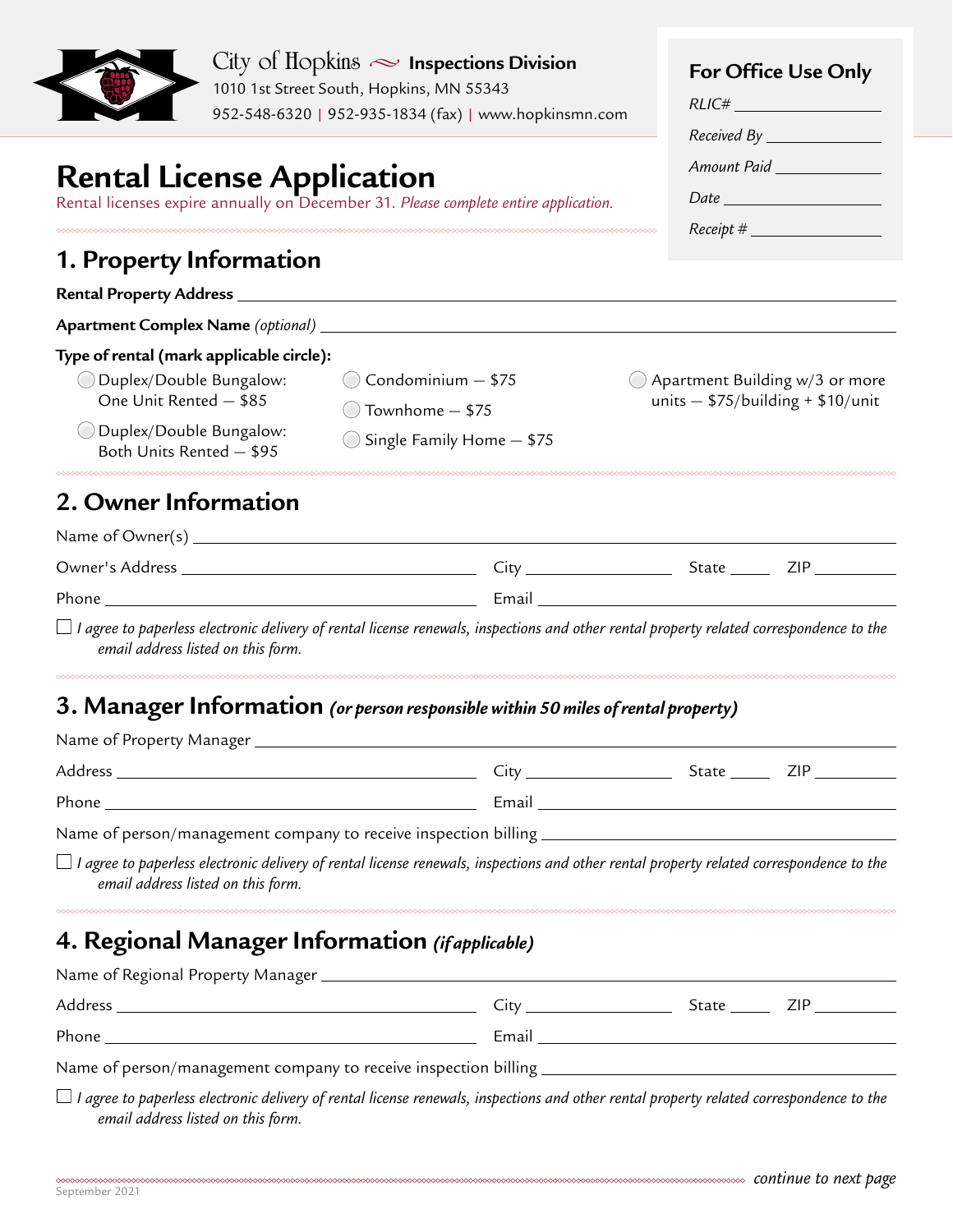### **5. Multi-Family Affordable Housing** *(to be completed for all buildings with 3 or more units)*

Part II, Chapter 20, Division 6 of the Hopkins City Code requires a tenant protection period following the sale of an affordable rental housing building with 3 or more units. Current building owners are responsible for reporting the number of affordable units in their buildings. **"Affordable units" are defined as units with rents at or below the rates by bedroom count shown in the table below and does not require that the rent for those units is subsidized.** If none of the units in the building meet this definition, enter "0" for the number of affordable units.

| 2021 Rental Housing Rates at 60% AMI - Affordable Units<br>(defined annually by U.S. Department of Housing and Urban Development) |                         |  |
|-----------------------------------------------------------------------------------------------------------------------------------|-------------------------|--|
| <b>Number of Bedrooms</b>                                                                                                         | <b>Rent at or Below</b> |  |
| Studio                                                                                                                            | \$1,101                 |  |
| I Bedroom                                                                                                                         | \$1,180                 |  |
| 2 Bedroom                                                                                                                         | \$1,417                 |  |
| 3 Bedroom                                                                                                                         | \$1,635                 |  |
| 4 Bedroom                                                                                                                         | \$1,825                 |  |

Total number of units Number of affordable units

For additional information, visit our website at [www.hopkinsmn.com/1063/Tenant-Protection-Ordinance.](http://www.hopkinsmn.com/1063/Tenant-Protection-Ordinance)

### **Signature**

*I certify that the above information is true and correct. I understand my signature as property manager will hold me responsible for the maintenance and management of said rental property, including legal action if necessary. All mailings from the Inspections Division including the annual rental license billing statement will be mailed to the appointed agent/contact person unless the Inspections Division is notified of any changes.*

*I attest that I have (or will do so once prospective tenants are found) conducted criminal background checks on all prospective tenants for the property to which this license applies.* **REQUIRED**

 $\Box$  I attest that I have had (or will have if there are no current tenants) each of the tenants listed on the lease for the property to which *this license applies sign a Crime Free/Drug Free Lease Addendum.* **REQUIRED**

| X Signature of Owner            | Date |
|---------------------------------|------|
|                                 |      |
| X Signature of Property Manager | Date |
| (If different than owner)       |      |

#### **Rental License Fees (Rental year runs Jan. 1–Dec. 31)**

Duplexes and Double Bungalows: